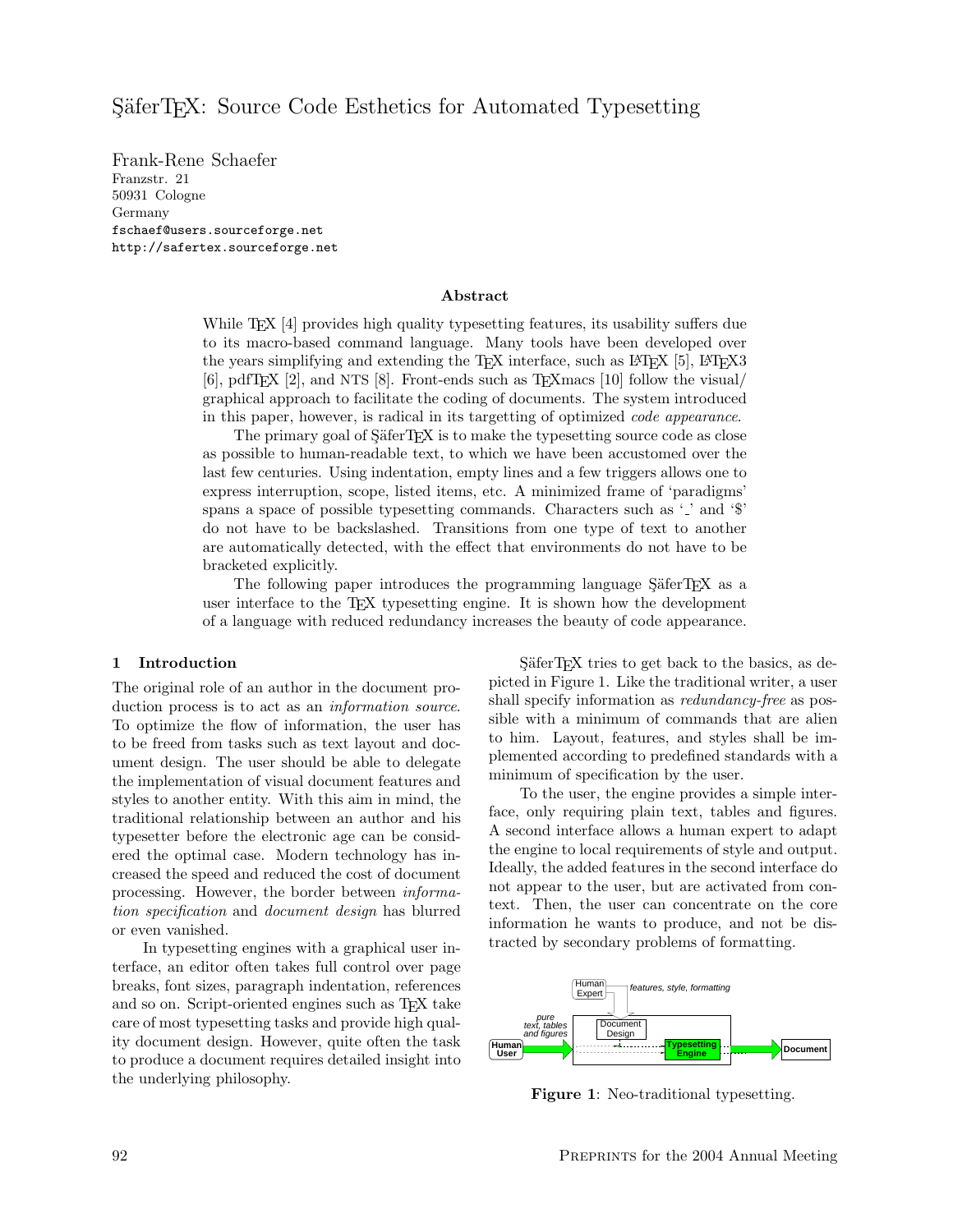The abovementioned ideal configuration of engine, user, and expert can hardly be achieved with present automated text formatting systems. While relying on  $T_F X$  as a typesetting engine,  $\overline{\text{SäferTr}} X$ tries to progress towards a minimal-redundancy programming language that is at the same time intuitive to the human writer.

### 2 The SäferTFX Engine

As shown in figure 2, the  $\hat{\text{Säfer}}$ TEX engine is based on a three-phase compilation, namely: lexical analysis, parsing and code generation. Along with the usual advantages of such modularization, this structure allows us to describe the engine in a very formal manner. In this early phase of the project, it further facilitates adding new features to the language. Using interfacing tools such as SWIG [1] and .NET [9], it would be possible in the future to pass the generated parse tree to different programming languages. Such an approach would open a whole new world to typesetters and document designers. Plugins for SäferT<sub>EX</sub> could then be designed in the person's favorite programming language (C++, Java, Python, C#, anything). Currently, automated document production mainly happens by preprocessing L<sup>A</sup>TEX code. Using a parse tree, however, gives access to document contents in a structured manner, i.e., through dedicated data structures such as objects of type section, item group, and so on.



Figure 2: The SäferT<sub>EX</sub> compilation process.

GNU flex [7] (a free software package), is used to create the lexical analyzer. It was, though, necessary to deviate from the traditional idea of a lexical analyzer as a pure finite state automaton. A wrapper around flex implements inheritance between modes (start conditions). Additionally, the lexical analyzer produces implicit tokens and deals with indentation as a scope delimiter.

The parser is developed using the Lemon parser generator [3] (also free software). Using such a program, the SäferTEX language can be described with a context-free grammar. The result of the parser is a parse tree, which is currently processed in C++. The final product is a LAT<sub>F</sub>X file that is currently fed into the L<sup>A</sup>TEX engine. A detailed discussion of the engine is not the intention of this paper, though. The present text focuses on the language itself.

### 3 Means for Beauty

SäferT<sub>EX</sub> tries to optimize code appearance. The author identifies three basic means by which this can be achieved:

- 1. The first means is intuitive treatment of characters. For example, '\$' and ' ' are used as normal characters and do not function as commands, as they do in LAT<sub>EX</sub>.
- 2. The second is to use indentation as the scope delimiter. This is reminiscent of the Python programming language. It allows the user to reduce brackets and enforces proper placement of scopes. For table environments, this principle is extended so that the column positions can be used as cell delimiters.
- 3. The third principle is automatic environment detection. If an item appears, then the 'itemize' environment is automatically assumed. This reduces redundancy, and makes the source file much more readable.

Applying these principles leads to the eight rules of SäferTEX as they are explained at the end (section 5). We now discuss them in more detail.

### 3.1 Intuitive Treatment of Characters

In the design of a typesetting language, the user has to be given the ability to enter both normal text and commands specifying document structure and nontext content. This can be achieved by defining functions, i.e., using character sequences as triggers for a specific functionality. This happens when we define, say,  $sin(x)$  as a function computing the sine of x. For a typesetter this is not a viable option, since the character chain can be easily confused with normal text. As a result, one would have to 'bracket' normal text or 'backslash' functions. Another solution is to use extra characters. This was the method Donald Knuth chose when he designed  $TFX$  [4]. The first solution is still intuitive to most users. The second, however, is rather confusing, implying that  $\mathcal{C}'$ ,  $\mathcal{F}'$ and ' ' have a meaning different from what one sees in the file.

Historically, at the time TEX was designed, keyboards had a very restricted number of characters. Moreover, ASCII being the standard text encoding in Knuth's cultural context, the high cost of data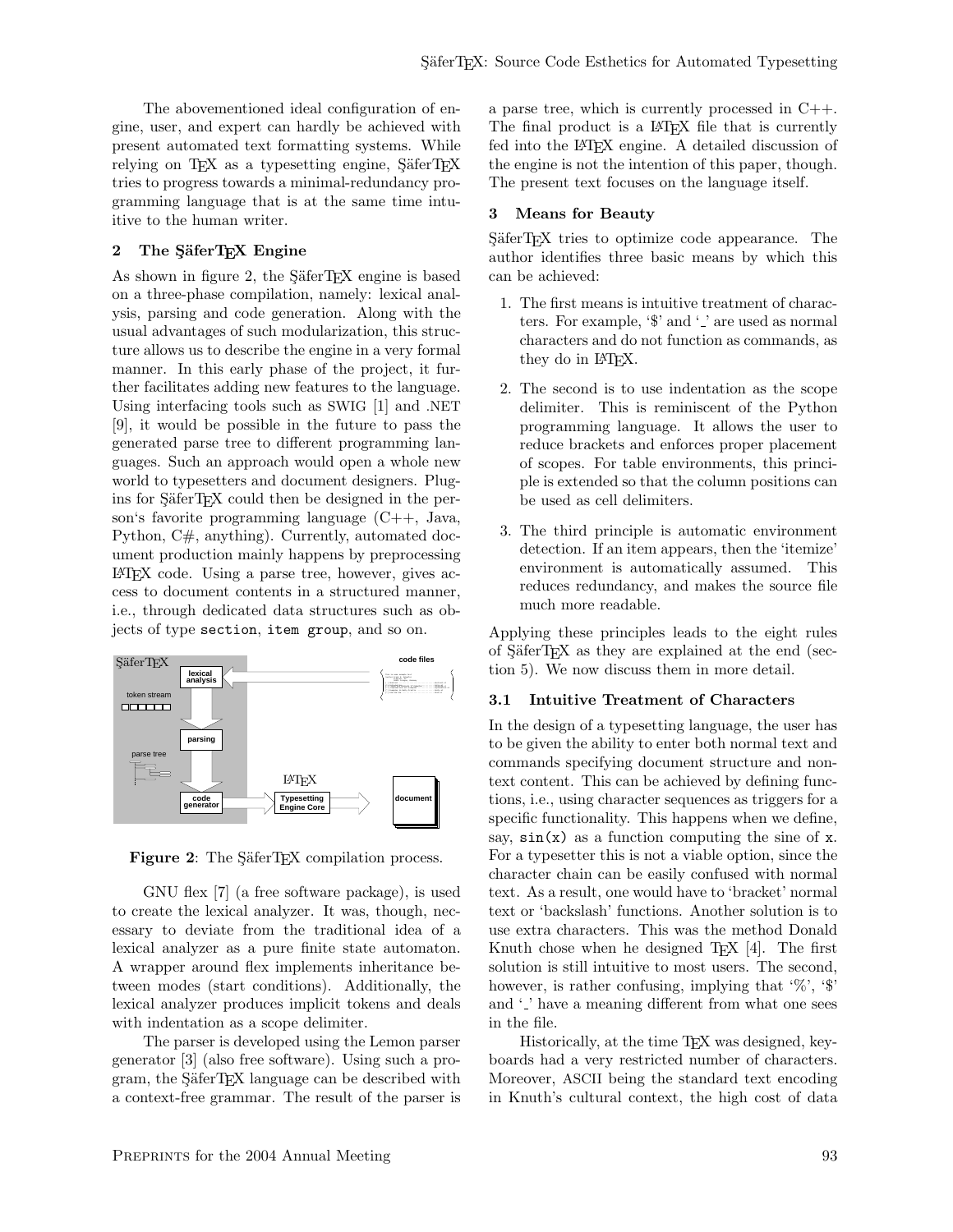Table 1: Comparison of treatment of special characters in LAT<sub>EX</sub> and SäferTEX.

|                                          | According to Balmun $\&$ Refish                                                                                                                                                                                                                                                                                     |  |  |  |  |  |  |  |
|------------------------------------------|---------------------------------------------------------------------------------------------------------------------------------------------------------------------------------------------------------------------------------------------------------------------------------------------------------------------|--|--|--|--|--|--|--|
|                                          | $\frac{2}{3}$ $\frac{2}{3}$ $\frac{1}{2}$ $\frac{1}{2}$ $\frac{1}{2}$ $\frac{1}{2}$ $\frac{1}{2}$ $\frac{1}{2}$ $\frac{1}{2}$ $\frac{1}{2}$ $\frac{1}{2}$ $\frac{1}{2}$ $\frac{1}{2}$ $\frac{1}{2}$ $\frac{1}{2}$ $\frac{1}{2}$ $\frac{1}{2}$ $\frac{1}{2}$ $\frac{1}{2}$ $\frac{1}{2}$ $\frac{1}{2}$ $\frac{1}{2}$ |  |  |  |  |  |  |  |
|                                          | conversion of module $\#5$ ,                                                                                                                                                                                                                                                                                        |  |  |  |  |  |  |  |
|                                          | namely 'propulsion\_control,'                                                                                                                                                                                                                                                                                       |  |  |  |  |  |  |  |
|                                          | into a metric system increases                                                                                                                                                                                                                                                                                      |  |  |  |  |  |  |  |
|                                          | code safety up to 98.7\% at                                                                                                                                                                                                                                                                                         |  |  |  |  |  |  |  |
|                                          | cost of $\uparrow \ \, \setminus$ \$17,500.                                                                                                                                                                                                                                                                         |  |  |  |  |  |  |  |
| $S\ddot{\text{a}}\text{fer}T\text{F}X$ : | According to Balmun &                                                                                                                                                                                                                                                                                               |  |  |  |  |  |  |  |
|                                          | Refish $\langle$ www.b-and-r.org $>$ a                                                                                                                                                                                                                                                                              |  |  |  |  |  |  |  |
|                                          | conversion of module #5, namely                                                                                                                                                                                                                                                                                     |  |  |  |  |  |  |  |
|                                          |                                                                                                                                                                                                                                                                                                                     |  |  |  |  |  |  |  |
|                                          | 'propulsion_control,' into a                                                                                                                                                                                                                                                                                        |  |  |  |  |  |  |  |
|                                          | metric system increases code                                                                                                                                                                                                                                                                                        |  |  |  |  |  |  |  |
|                                          | safety up to 98.7% at cost of ~                                                                                                                                                                                                                                                                                     |  |  |  |  |  |  |  |
|                                          | \$17,500.                                                                                                                                                                                                                                                                                                           |  |  |  |  |  |  |  |

storage, and the lack of advanced programming languages also all may have contributed to the design choices made. Although the documents produced still equal and even outclass most commercial systems of our days, the input language, it must be admitted, is rather cryptic.

The first step towards readability of code is to declare a maximum number of characters as 'normal'. In SäferTEX, the only character that is not considered normal is the backslash. All other characters, such as  $\mathcal{C}, \mathcal{C}$ ,  $\mathcal{C}$  and  $\mathcal{C}$ , appear in the text as they are. Special characters only act abnormal if they appear twice without whitespace in between. These tokens fall into the category of alien things, meaning that they look strange and thus are expected to not appear verbatim in the output.

Table 1 compares LATEX code to SaferTEX code, showing the improvement with respect to code appearance. The advantages may seem minor. Consider, however, the task of learning the difference between the characters that can be typed normally and others that have to be backslashed or bracketed. The abovementioned simplification already removes the chance of subtle errors appearing when  $\angle$ FFX code is compiled. The subsequent sections show how the code appearance and the ease of text input can be further improved.

## 3.2 Scope by Indentation

In the preceding, we discussed how commands are best defined in a typesetting engine. One way to organize information is to create specific regions, called scopes or environments. Most programming languages use explicit delimiters for scopes without giving any special meaning to white space of

Einstein clearly stated his disbelief in the boundedness of the human spirit as becomes clear through his sayings:

\quote The difference between genius and stupidity is that genius has its limits.

> Only two things are infinite, the universe and human stupidity, and I'm not sure about the former.

Similar reports have been heard from Frank Zappa and others.

Figure 3: Scope by indentation.

any kind. This implies that the delimiters must be visible. C++, for example, uses curly braces, while  $\text{FT}$  uses \begin{...} ... \end{...} constructs to determine scope. This approach allows one to place the scopes very flexibly. However, it pollutes the text with symbols not directly related to the information being described. The more scopes that are used, and the deeper they are nested, the more the source text loses readability.

Another approach is scoping by indentation. A scope of a certain indentation envelopes all subsequent lines and scopes as long as they have more indentation. Figure 3 shows an example of scope by indentation. LAT<sub>EX</sub>'s redundancy-rich delimiters add nothing but visual noise to the reader of the file. SäferT<sub>EX</sub>, however, uses a single backslashed command \quote in order to open a quote domain. The scope of the quote is then simply closed by the lesser indentation of the subsequent sentence.

This simple example was chosen to display the principle. It is easy to imagine that for more deeply nested scopes (e.g., picture in minipage in center in figure), L<sup>A</sup>TEX code converges to unreadability, while SäferT<sub>EX</sub> code still allows one to get a quick overview about the document structure. Scope by indentation has proven to be a very convenient and elegant tool.

An extension of this concept is using *columns* as cell delimiters in a table scope. The implementation of tables in SäferTFX allows the source to omit many 'parboxes' and explicit '&'-cell delimiters. To begin with, a row is delimited by an empty line. This means that line contents are glued together as long as only one line break separates them. The cell content, though, is collected using the position of the cell markers '&&' and '||'. Additionally, the symbol """ glues two cells together. This makes cumbersome declarations with \multicolumn and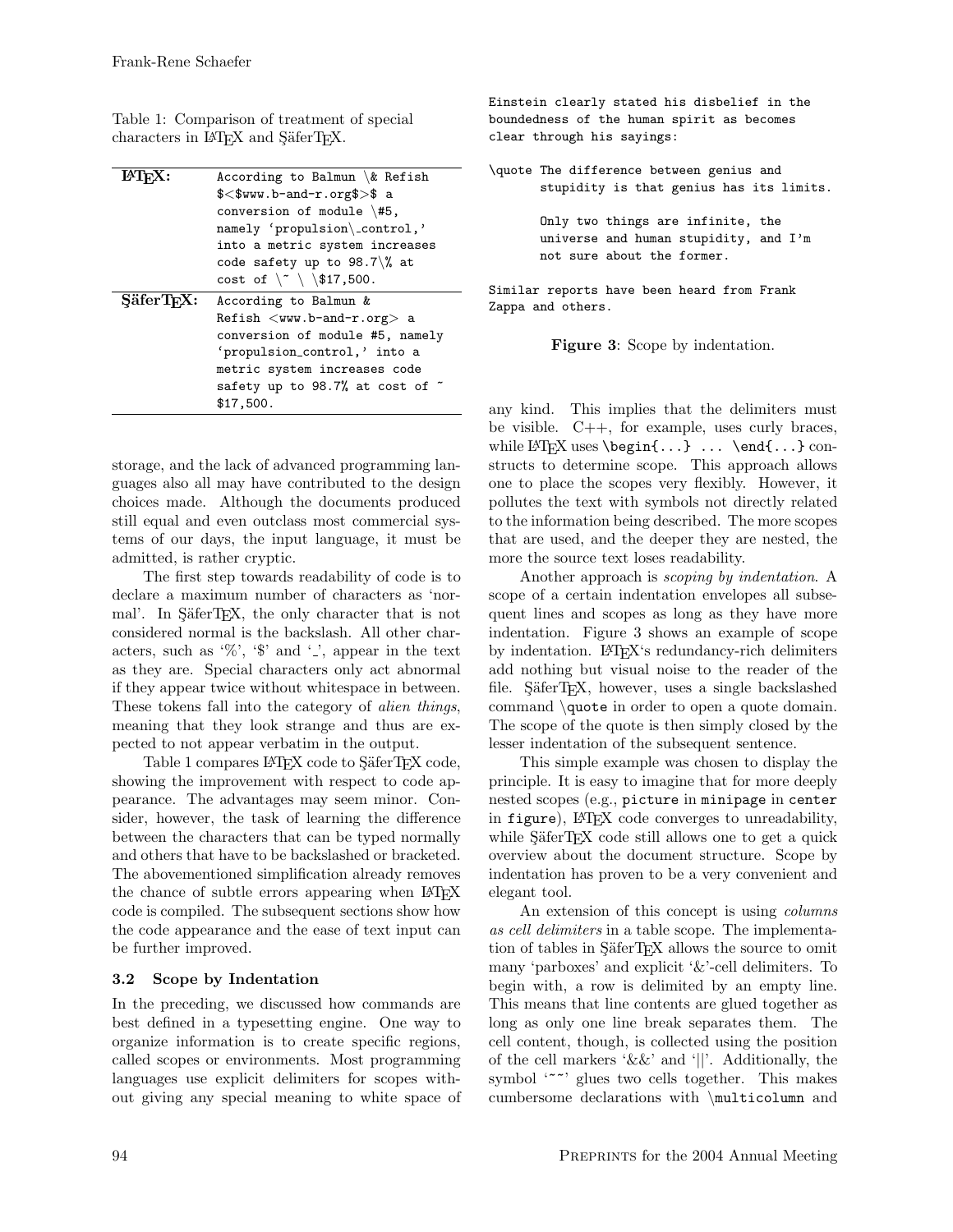| Product                               |               | Price/kg && Supplier |               |                                                                                 | &&            |       |               | kg    Total Price |
|---------------------------------------|---------------|----------------------|---------------|---------------------------------------------------------------------------------|---------------|-------|---------------|-------------------|
| Sugar                                 | $\mathsf{L}$  |                      |               | \$0.25 && Jackie O'Neil                                                         | &&            | 34 II |               | \$8.50            |
| Yellow Swiss   <br>Cheese             |               |                      |               | \$12.2 & United Independent & \$ 100     \$1220.00<br>Farmers of<br>Switzerland |               |       |               |                   |
| Green Pepper   <br>Genuine<br>Mexican |               |                      |               | \$25.0 && Anonymous<br>Indians Tribes                                           | &&            |       | $2 \mid \mid$ | \$50.00           |
| Sum                                   | $\sim$ $\sim$ |                      | $\sim$ $\sim$ |                                                                                 | $\sim$ $\sim$ |       |               | && \$1278.50      |

\table Food suppliers, prices and amounts.

Figure 4: Example of writing a table: identifying cell borders by column.

\parbox unnecessary. Figure 4 shows an example of a SäferTFX table definition.

### 4 Implicit Environment Detection

A basic means of improving convenience of programming is reducing redundancy. In LAT<sub>EX</sub>, for example, the environment declarations are sometimes unnecessary. To declare a list of items, one has to specify something like

```
\begin{itemize}
```
\item This is the first item and \item this one is the second. \end{itemize}

Considering the information content, the occurrence of the \item should be enough to know that an itemize environment has started. Using our second paradigm, 'scope by indentation', the closing of the environment could be detected by the first text block that has less indentation than the item itself. The \begin and \end statements are therefore redundant. In SäferT<sub>E</sub>X, the token ' $-$ ' (two dashes) is used to mark an item. Thus, in SäferTEX, the item list above simply looks like:

-- This is the first item and -- this one is the second.

As implied previously, this paradigm's power really unfolds in combination with scope by indentation. Subsequent paragraphs simply need to be indented more than the text block to which they belong. Nested item groups are specified by higher levels of indentation, as seen in figure 5.

Some important points from the example:

• The appearance of a '--' at the beginning of a line tells SäferTEX that there is an item and Items provide a good means to

- -- structure information
- -- emphasize important points. There are three basic ways to do this:
	- [[Numbers]]: Enumerations are good when there is a sequential order in the information being presented.
	- [[Descriptions]]: Descriptions are suitable if keywords or key phrases are placeholders for more specific information.
	- [[Bullets]]: Normal items indicate that the presented set of information does not define any priorization.

-- classify basic categories

There may be other things to consider of which the author is currently unaware.

Figure 5: Example code showing 'scope by indentation'.

> that an implicit token 'list begin' has to be created before the token 'item start' is sent. The next '--' signals the start of the next item.

• The '[['-symbol appears at the beginning of the line. It indicates a descriptor item. Since it has a higher indentation than the '--' items, it is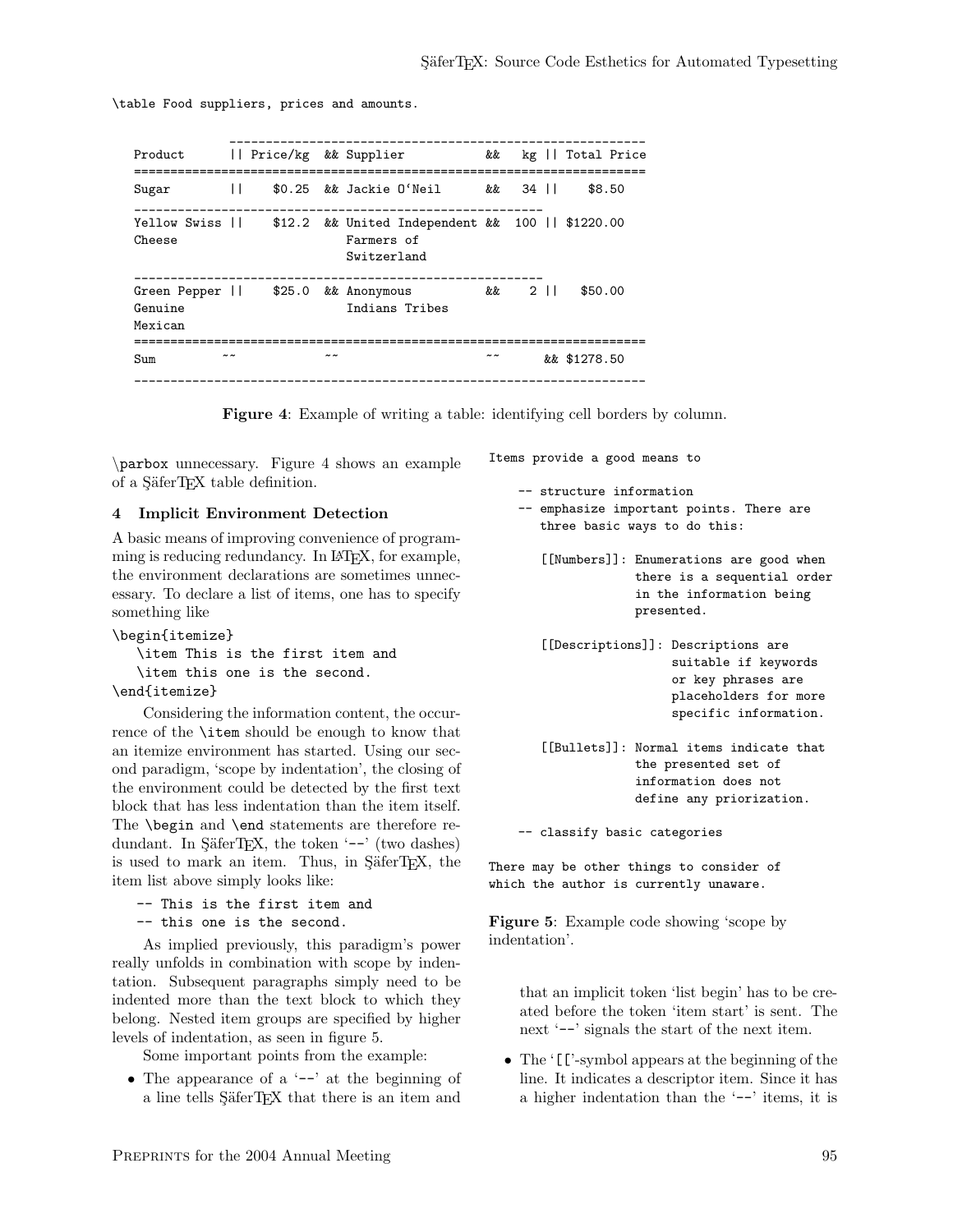identified as a nested list. Therefore, an implicit token 'list begin' has to be created again.

• The final sentence having less indentation than anything before closes all lists, i.e., it produces implicit 'list end' tokens for all lists that are to be closed. Thus, the parser and code generator are able to produce environment commands corresponding to the given scopes.

The above has discussed the fundamental ideas to improve programming convenience for a typesetting system. We now turn to defining a best set of rules for expressions that implements these rules.

# $5$  The Eight Rules of SäferTEX

Rules for command design shall be consistent with the paradigms of intuitive treatment of characters, scope by indentation, and automatic environment detection. The following set of rules was designed to meet these goals for SäferTEX while striving for a intuitive code appearance:

- [1] Every character and every symbol in the code appears in the final output as in the source document, except for ALIEN THINGS.
- [2] ALIEN THINGS look alien.

In plain T<sub>E</sub>X, characters such as  $\mathcal{F}, \mathcal{F}$  and ' ' do not appear in the document as typed. The fact that they look natural but trigger some T<sub>E</sub>X specific behavior is prone to confuse the layman. In SäferTEX, they appear as typed on the screen. Alien things can be identified by their look. The next four rules define the 'alien look:'

- [3] Any word starting with a single backslash \. Examples are \figure and \table.
- [4] Any non-letter character that appears twice or more, such as '##' (this triggers the start of an enumeration item at the beginning of the line).
- [5] Parentheses (at the beginning of a line) that only contain asterisks '\*' or whitespace. Sequences such as  $'(*)$ ,  $'()$ ,  $'(***)'$  indicate sections and subsections.
- [6] The very first paragraph of the file. It is interpreted as the title of the document.

Except for the first case, alien things do not interfere with readability. In fact, the double minus  $\left(-\right)$  for items and the  $\left(\ast\right)$  for sections are used naturally in many ASCII files. Internally, alien things are translated into commands for the typesetting engine, but the user does not need to know.

The last two issues are separation of the text stream and identification of scope of an environment:

- [7] Termination of paragraphs, interruptions of the text flow, etc., are indicated by an empty line.
- [8] The scope of an environment, table cells, etc. is determined by its INDENTATION. A line with less indentation closes all scopes of higher indentation.

These are the eight rules of SäferTEX which enable one to operate the typesetter. They are defined as 'rules' but, in fact, they do not go much beyond common organization of text files.

# 6 Commands

This section gives a brief overview of the commands that are currently implemented. In this early stage of development, the system's structure and language design has been in the foreground, in order to build the framework for a more powerful typesetting engine. In the current version of SäferTEX, the following commands are implemented:

- --, ++ starts a bullet item. The two can be used interchangeably to distinguish different levels of nested item groups.
- ## starts an enumeration item.
- [[ ]] bracket the beginning of a description item.
- \table opens a table environment. It is followed by a caption and the table body as described in section 3.2.
- \figure opens a figure environment. The text following this command is interpreted as the caption. Then file names of images are to be listed. Images that are to be shown side by side are separated by '&&'. Vertically adjacent images are separated by empty lines.

\quote opens a quote environment.

- (\*) starts a section. The number of asterisks indicates the level of the section.
- ( ) starts a section without a section number. The number of blanks indicates the section level.
- .... includes a file (more than four dots is equivalent to four). The next non-whitespace character sequence is taken as the filename to be included.
- \author specifies information about the author of the document.

Commands have been designed for footnotes, labels, and more. However, due to the early stage of development, no definite decision about their format has been made. In the appendix, two example files are listed in order to provide an example of SäferTEX code in practical applications.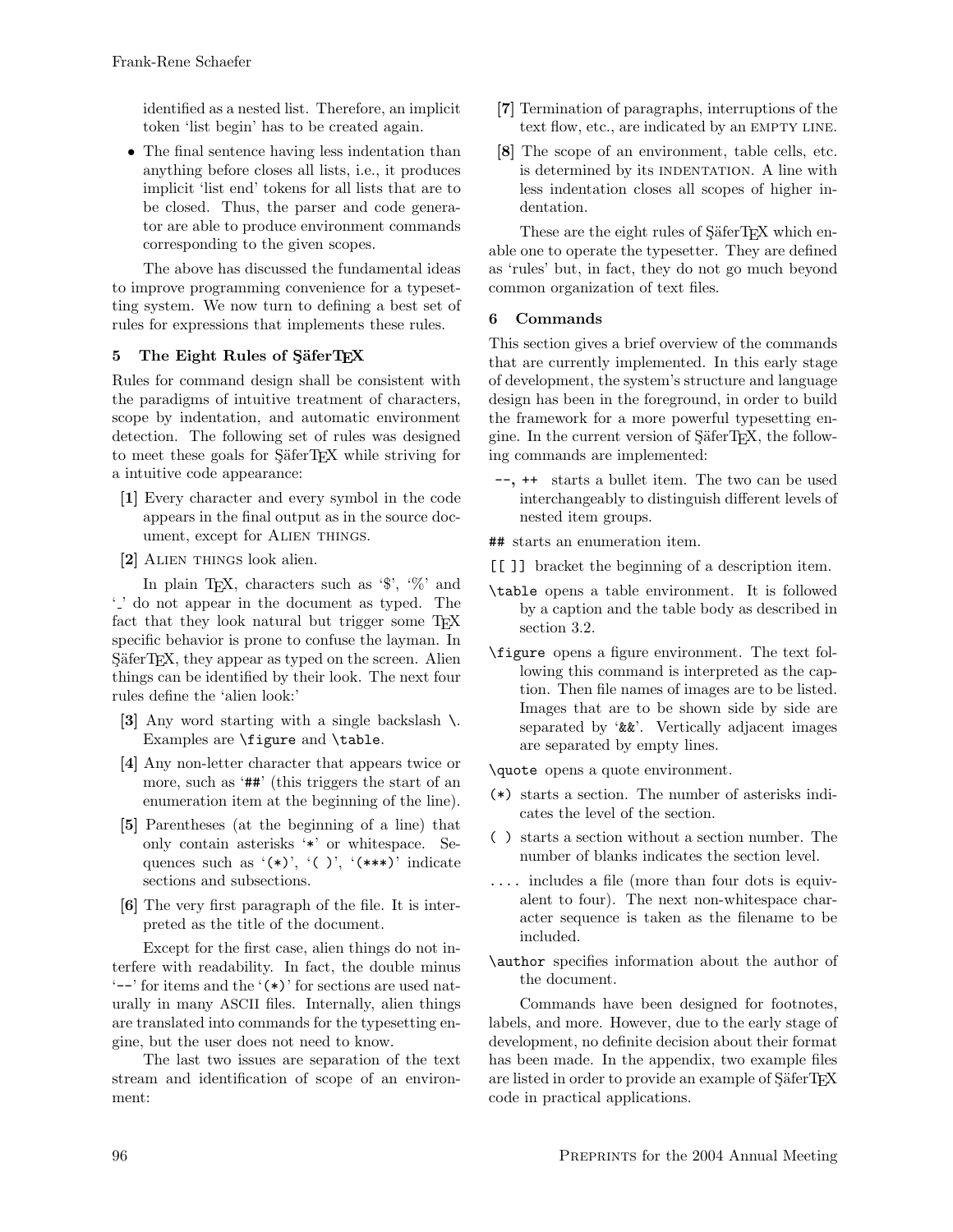### 7 Conclusion and Outlook

Using simple paradigms for improving code appearance and reducing redundancy, a language has been developed that allows more user-friendly input than is currently possible with T<sub>EX</sub> and L<sup>AT</sup>EX. These paradigms are: the intuitive processing of special characters, the usage of indentation for scope and the implicit identification of environments. As an implementation of these paradigms, the eight rules of SäferTEX were formed, which describe the fundamental structure of the language.

While developing SäferT<sub>EX</sub>, the author quickly realized that the ability to provide the parse tree to layout designers extends the usage beyond the domain of TEX. Currently, much effort remains to provide appropriate commands for document production. Functionality of popular tools such as psfrag, fancyheaders, bibtex, makeindex, etc., are to be implemented as part of the language. In the long run, however, it may be interesting to extend its usage towards a general markup language.

#### 8 Acknowledgments

The author would like to thank the TFX Stammtisch of Cologne in Germany for their valuable comments. Special thanks to Holger Jakobs who helped translate this text from Genglish to English.

### References

- [1] D. M. Beazley. Automated scientific software scripting with SWIG. In Tools for program development and analysis, volume 19, pages 599– 609. Elsevier Science Publishers B. V., Amsterdam, The Netherlands, 2003.
- [2] T. T. Hàn, S. Rahtz, and H. Hagen. The pdftex manual. http://www.ntg.nl/doc/han/ pdftex-a.pdf, 1999.
- [3] R. D. Hipp. The Lemon Parser Generator. http://www.hwaci.com/sw/lemon, 1998.
- [4] D. E. Knuth. *The TEXbook*. Addison Wesley, 1983.
- [5] H. Kopka and P. Daly. A Guide to  $\cancel{B T} \cancel{F} X$ . Addison Wesley, 1992.
- [6] Frank Mittelbach and Chris Rowley. The L<sup>A</sup>TEX3 Project. TUGboat, 18(3):195–198, 1997.
- [7] J. Poskanzer and V. Paxson. Flex, a fast lexical analyzer generator. http://sourceforge. net/projects/lex, 1995.
- [8] P. Taylor, J. Zlatuška, and K. Skoupy. The NTS project: from conception to implementation. Cahiers GUTenberg, May 2000.
- [9] A. Troelsen.  $C \#$  and the .NET Platform. APress, 2001.
- [10] Joris van der Hoeven. GNU TEXmacs. http://www.texmacs.org/tmweb/home/ welcome.en.html, 2003.